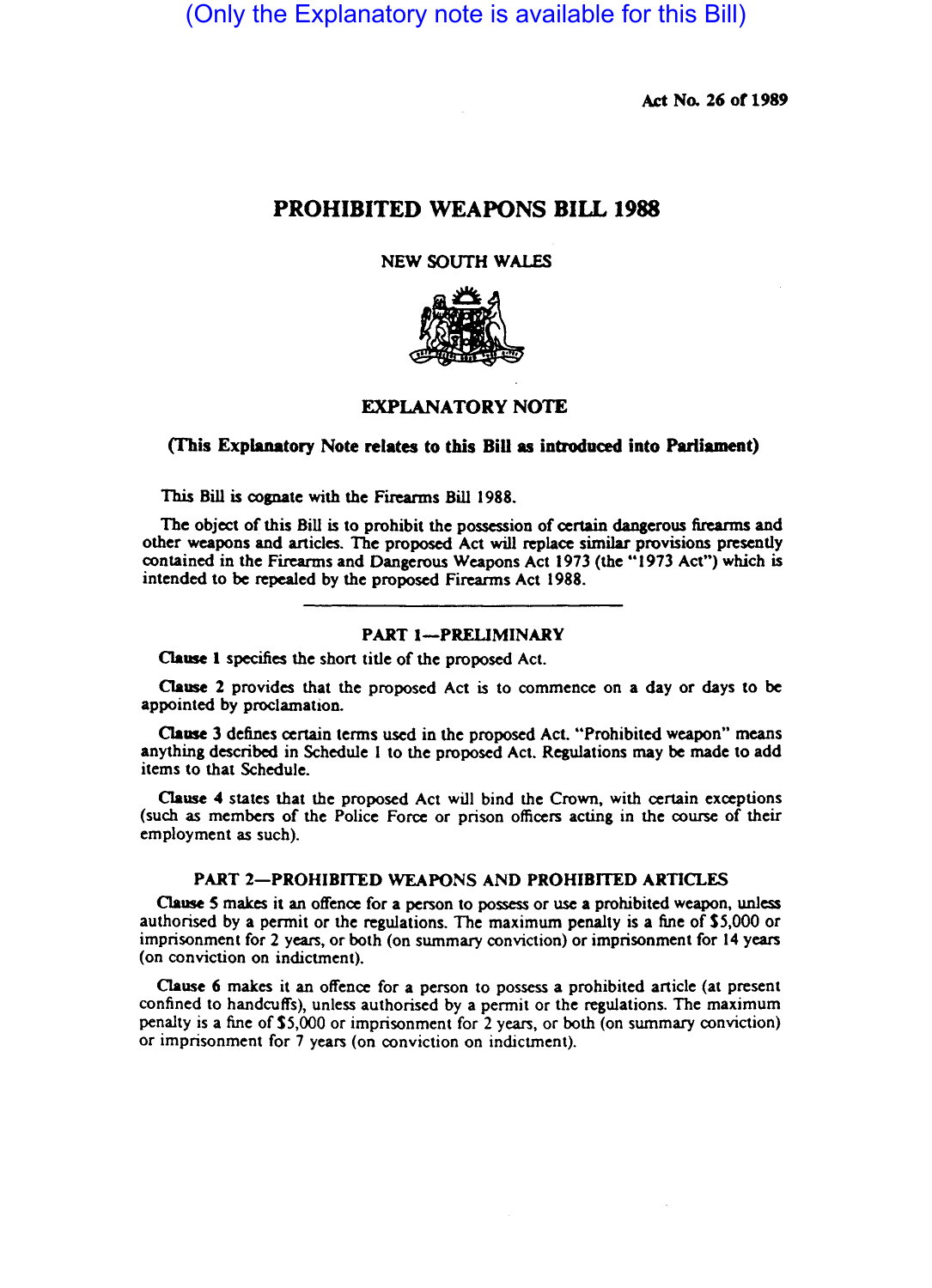Clause 7 requires a person who possesses a prohibited weapon or article to produce it and any permit authorising its possession on demand by a member of the Police Force. An appropriate caution must be given by the member. The maximum penalty for not complying is a fine of S2,OOO or imprisonment for I year, or both.

Clause 8 requires a person who has or comes into possession of a prohibited weapon or article, and who ceases to be or is not authorised to possess it, to deliver the weapon or article to a person who is so authorised or surrender it to a member of the Police Force. The maximum penalty for not complying is a fine of \$5,000 or imprisonment for 2 years, or both.

#### PART 3-PERMITS

Clause 9 enables the Minister to issue a permit authorising possession of a prohibited weapon or article. The permit may be subject to conditions and may be revoked for any reason the Minister considers sufficient.

Clause 10 makes it an offence for a person to give false or misleading information when making an application under the proposed Act. The maximum penalty is a fine of \$5,000 or imprisonment for 2 years, or both.

Clause 11 makes it an offence for the holder of a permit to contravene its conditions. The maximum penalty is a fine of \$5,000.

Oause 12 requires the holder of a permit, on demand by a member of the Police Force, to produce the permit for inspection or to state the holder'S name and address. An appropriate caution must be given by the member. The maximum penalty for not complying is a fine of S2,000 or imprisonment for I year, or both.

Oause 13 requires the holder of a permit to surrender it as soon as it is revoked or expires. The maximum penalty for not complying is a fine of S2,000 or imprisonment for I year, or both.

# PART 4-SUPPLEMENTARY

Cause 14 requires a person who possesses a prohibited weapon or article acquired from another person to state the name and address of the other person and the date on which it was acquired on demand by a member of the Police Force. The maximum penalty for not complying is a fine of S2,000 or imprisonment for I year, or both.

Oause 15 enables an application to be made to a Local Court in relation to a prohibited weapon or article surrendered or seized under the proposed Act or the proposed Firearms Act 1988. The Court may decide whether the weapon or article is to be forfeited, returned or otherwise disposed of.

Oause 16 makes the parent or guardian of a person under 18 who contravenes the proposed Act or the regulations made under it liable to the same penalty as that to which that person is liable, whether or not proceedings are taken against that person. A parent or guardian IS so liable only if he or she knowingly authorised or permitted the contravention.

Clause 17 provides that offences against the proposed Act or the regulations are to be dealt with summarily before a Local Court. A Local Court may hear and determine proceedings for an offence summarily where a penalty is provided for conviction for the offence on Indictment only if the prosecutor consents and the Court thinks it proper for the offence to be so dealt with. In any other case, any such offence is to be dealt with on Indictment.